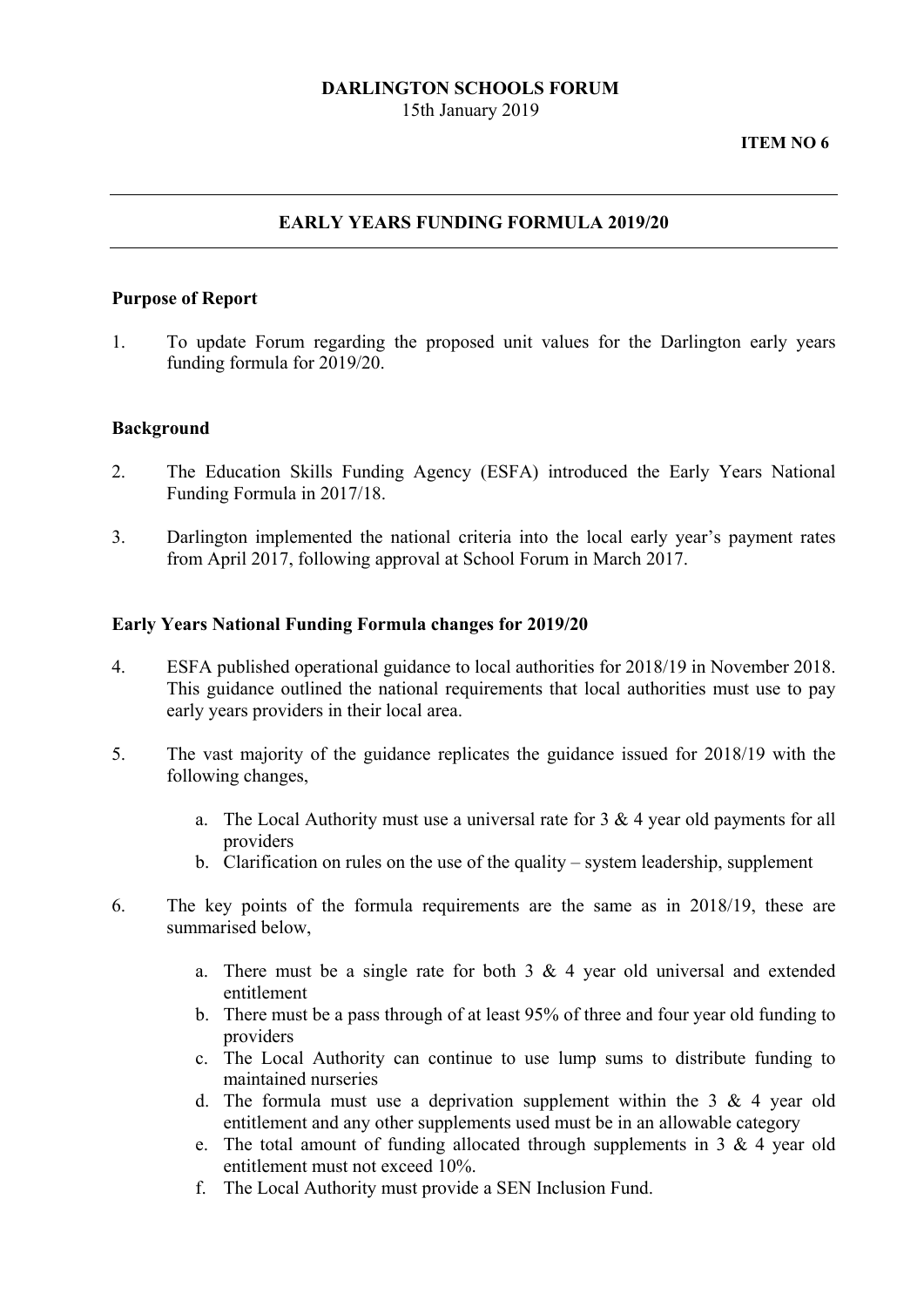- g. The Local Authority must pass on Early Years Pupil Premium (EYPP) to providers in full.
- h. The Local Authority must pass on all Disability Access Fund (DAF) funding to providers in full.
- 7. As Darlington formula already has a universal rate for three and four year old entitlement and does not use a quality supplement, the changes for 2019/20 do not affect the current formula.

# **Darlington's Early Years Formula 2018/19**

8. The following table below summarises the early years funding rates agreed for 2018/19.

| <b>Provision</b>                                  | 2018/19 |
|---------------------------------------------------|---------|
| 3 & 4 Year Old Children                           | Rate    |
|                                                   |         |
| Nursery School – Per hour per child               | £4.15   |
| School Nursery Class – Per hour per child         | £4.15   |
| Private, Voluntary & Independent Sector – Per     | £4.15   |
| hour per child                                    |         |
|                                                   |         |
| Deprivation $-$ Top 10% most deprived post codes  | £50     |
| - Per term, per child                             |         |
| Deprivation $-11 - 20\%$ most deprived post codes | £25     |
| - Per term, per child                             |         |
| Deprivation $-21 - 30\%$ most deprived post codes | £12.50  |
| $-$ Per term, per child                           |         |
|                                                   |         |
| 2 Year Old Children                               |         |
| All Providers – Per hour per child                | £5.20   |

- 9. The rates above are paid in line with the following notes.
- 10. The 3 & 4 year old rate is a universal hourly rate paid to all providers for all qualifying children. This rate covers payments for both the universal 15 hour entitlement and the 30 hours enhancement for working parents.
- 11. The deprivation supplement is the only supplement in the formula as this is mandatory. The supplement is paid based on IDACI bandings for the top 30% of most deprived postcodes. Payment is made on a per child basis each term as follows.
	- £50 for the top 10% of deprived post codes
	- £25 for the top 11% to 20% deprived postcodes
	- £12.50 for the top 21% to 30% deprived post codes.
- 12. In addition to the universal base rate, Early Years Pupil Premium is paid to qualifying children at the rate received, currently £0.53 per hour.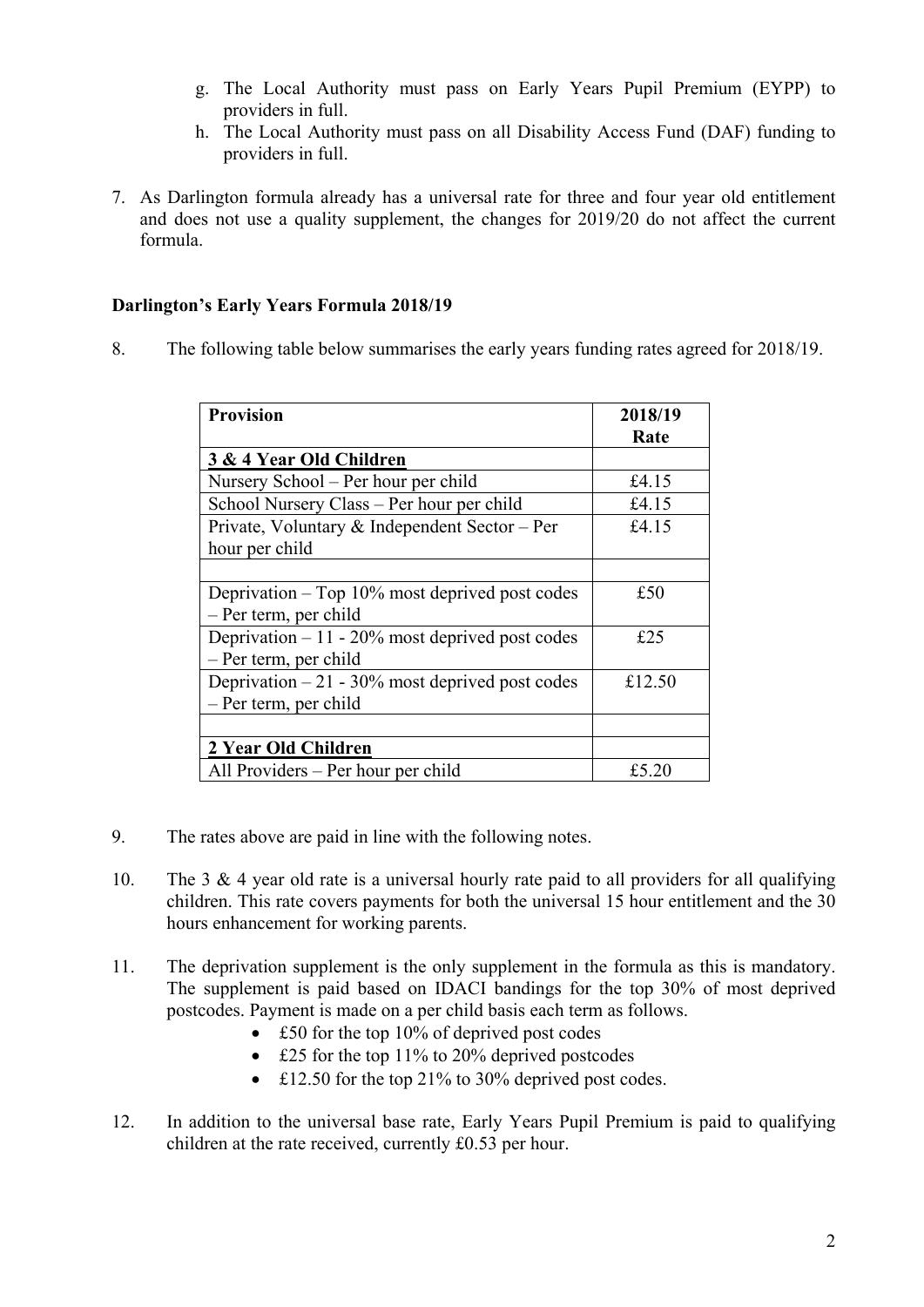- 13. A disabled access fund is paid to settings for qualifying children at £615 per year in line with the national guidance.
- 14. All funding received through the supplementary funding for maintained nursery schools, is passed onto the two maintained nursery schools in equal shares.
- 15. The two year old rate of £5.20 per hour is paid to all providers.

### Central Funding

16. The Local Authority holds £113,754 of funding centrally to provide funding into the Council's early years team. This central allocation represents 2% of the 2018/19 funding allocation and is therefore well within the maximum 5% allowable for 2018/19.

### SEN Inclusion

17. A SEN inclusion fund is a mandatory requirement of the early year's formula. An allocation of £150,000 has been set aside for SEN inclusion in 2018/19. This allocation covers children accessing universal entitlement and also children accessing the 30 hour entitlement.

### Funding Limits

18. The funding that was agreed for 2018/19 kept within the national limits of less than 10% of total funding going through supplements and that at least 95% of funding should be passed through to providers.

## **Current Year Budget Position**

- 19. At the time of writing it is unknown what the take up of places will be in the spring 2019 term, therefore any projected year end budget position is subject to considerable change.
- 20. Based on the actual spend to date it is expected that there will be net underspend across the early years budgets of £147,000. However, as Forum will be aware the early year's budget allocation given by ESFA is subject to change following the January census. As this census has not taken place as yet, it is unknown what the final budget for early years will be for 2018/19, hence it is difficult to make an accurate projection of the current budget position at this stage of the year. As the vast majority of funding received for early years is passed over to providers through the hourly rate and supplements, it is likely that the projected underspend is a result of lower numbers of children in placements in comparison to the indicative funding allocation. If this is the case ESFA will reduce the budget (as they did in 17/18) and hence the saving will be considerably less.
- 21. Forum will be updated on the 2018/19 budget position at their March 2019 meeting.

## **Budget Allocations**

22. The following DSG allocations for early years were received from ESFA on 17th December. Again Forum are reminded that at this point these allocations are only draft as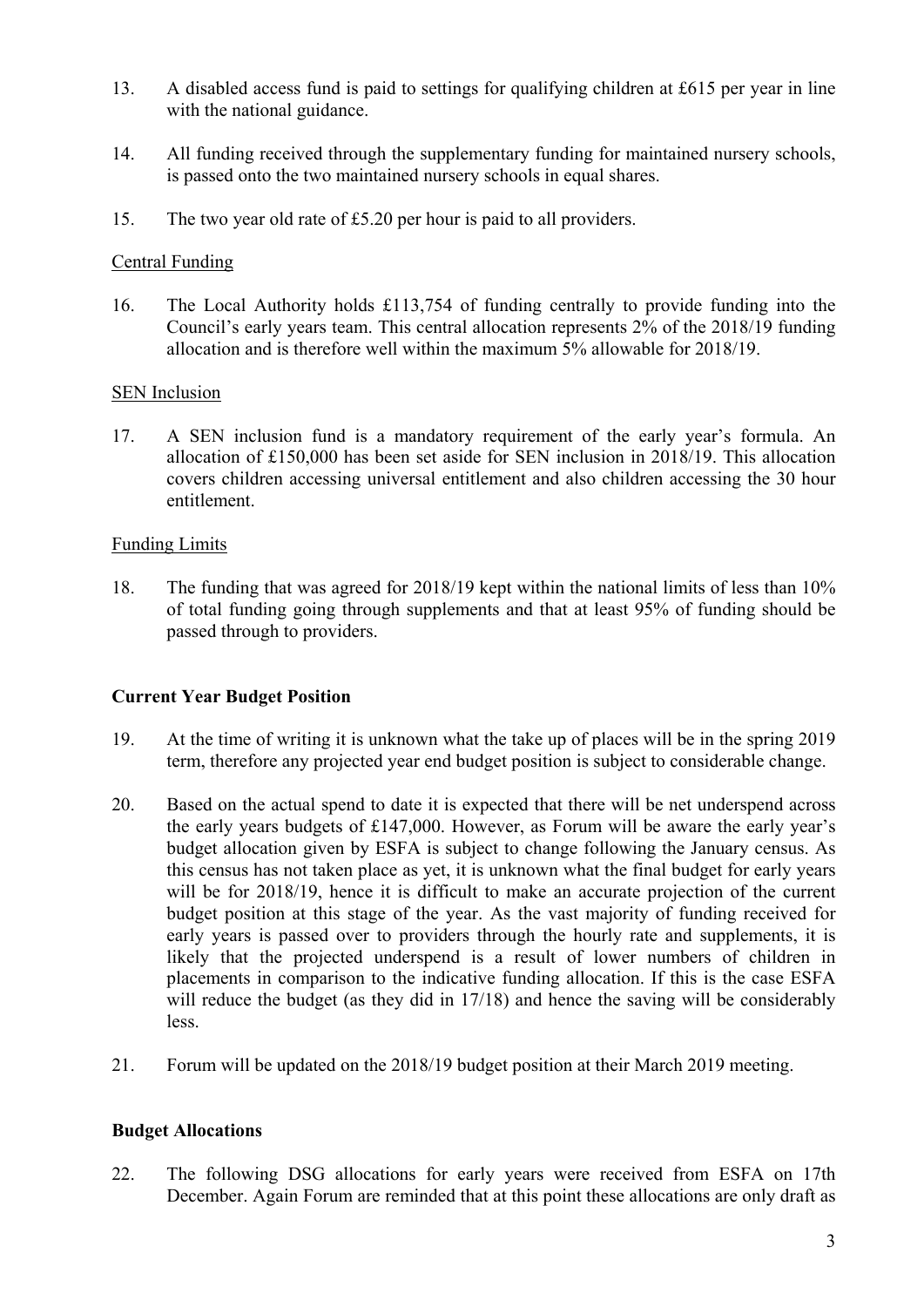they are based on the January 2018 census, the final allocation will be based on the January 2019 and January 2020 census and therefore as in previous years will not be known until after the end of the financial year.

| Area                                     | Allocation 2019/20<br>(Provisional) $f$ |  |
|------------------------------------------|-----------------------------------------|--|
|                                          |                                         |  |
| 3 & 4 Year old universal entitlement     | 3,870,000                               |  |
| $3 & 4$ Year old $30+$ enhanced          | 1,494,000                               |  |
| 2 Year entitlement                       | 1,121,000                               |  |
| Early Years Pupil Premium (EYPP)         | 94,000                                  |  |
| Disabled Access Fund (DAF)               | 36,000                                  |  |
| Maintained Nursery Supplementary Funding | 211,000                                 |  |
|                                          |                                         |  |
| <b>TOTAL</b>                             | 6,826,000                               |  |
|                                          |                                         |  |

- is the same rate as was received for 2018/19. The rate received for 3  $\&$  4 year olds must 23. The 3  $\&$  4 year old funding allocations are based on a unit rate of £4.44 per an hour. This cover the universal hourly rate, supplements, central allocation and SEN inclusion funds. Therefore the full rate of £4.44 cannot be passed onto providers.
- 24. The 2 year old allocation is based on a unit rate of £5.20 per hour. This is the same rate as was received for 2018/19.
- 25. The EYPP allocation is based on a unit rate of £0.53 per hour. This is the same rate as was received for 2018/19.
- 26. The DAF allocation is based on £615 per child, this is the same rate as received in 2018/19.

### **Darlington's Early Years Formula 2019/20**

- 27. As the funding rates received for 3 & 4 year old entitlements, 2 year old entitlement, EYPP & DAF are the same as received in 2018/19 there is no scope within those allocations to increase funding rates for 2019/20.
- 28. At this stage it is unknown if there will be any underspend in the current years early years budget. Therefore at this stage there is no spare funding from 2018/19 to allocate to the 2019/20 rates.
- 29. As a result of the above two paragraphs it is therefore proposed that all the unit rates for 2019/20 remain at the 2018/19 level as per the table below.
- 30. Supplementary funding for maintained nurseries received will continue to be split 50/50 between the two Darlington nurseries. Based on the above allocation, each nursery will receive £105,500 in 2019/20.